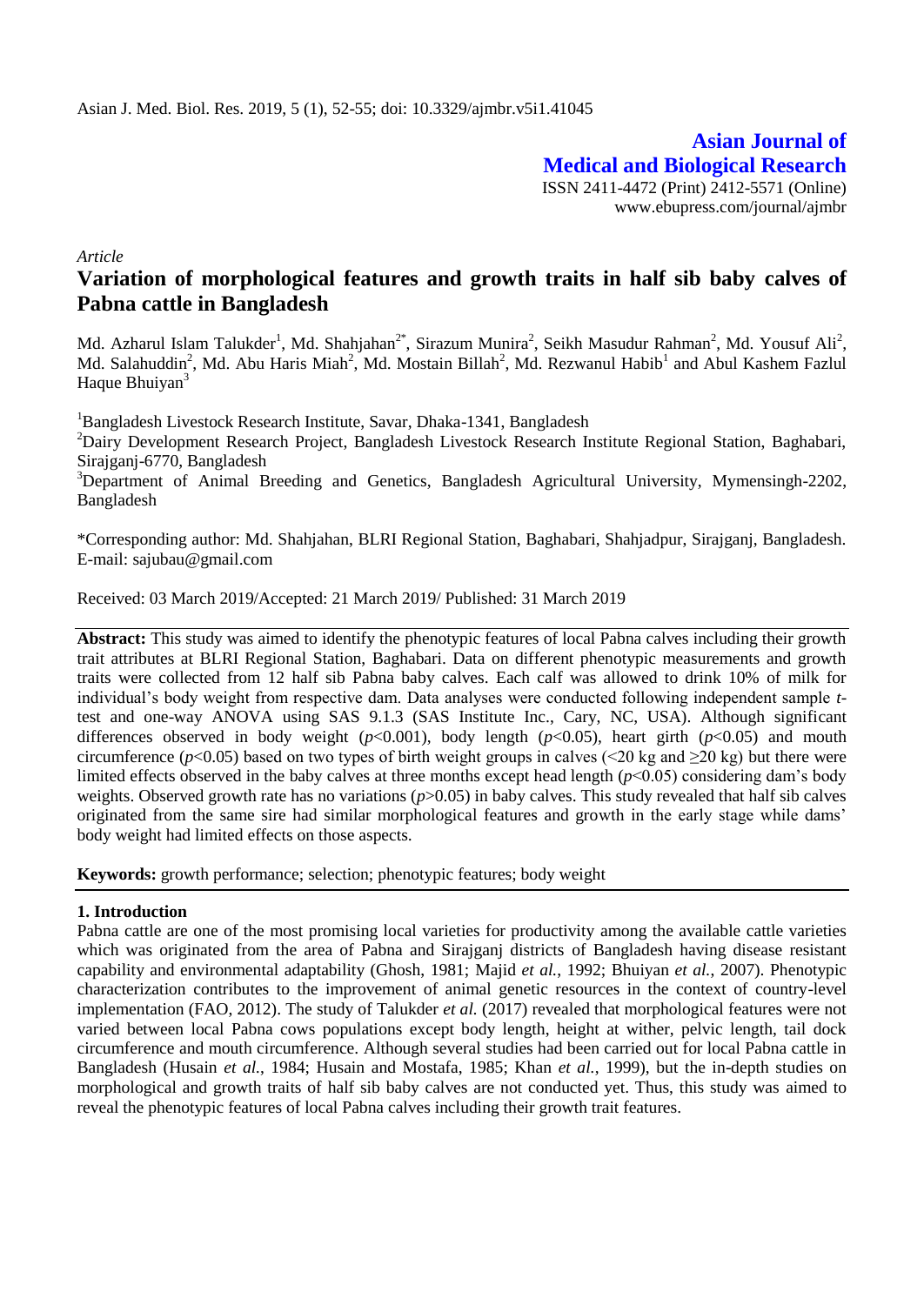# **2. Materials and Methods**

# **2.1. Source of data**

Data on different phenotypic measurements and growth traits were collected from 12 half sib Pabna baby calves having same sire using measuring tape and digital weighing balance within three months of calving, respectively, at BLRI Regional Station, Baghabari during January-June in 2018. The body weight of newborn calves and respective dams were recorded separately immediate after calving (Source Trace System, Massachusetts, USA). Further body weights of calves were recorded in each consecutive measuring period of one month's interval. In case of phenotypic measurements of calves same side and direction were followed for all individuals in each time.

# **2.2. Feeding and other management**

Each calf was allowed to drink 10% of milk for individual's body weight from respective dam twice per day at calf shed. In addition, dams were rearing under specific farm management conditions at milking cow shed of BLRI Regional Station, Baghabari.

# **2.3. Data analyses**

Data were recorded in excel sheet and analyses were conducted following independent sample *t*-test and oneway ANOVA using SAS 9.1.3 (SAS Institute Inc., Cary, NC, USA).

## **3. Results and Discussion**

The morphological features of Pabna calves at birth had significant differences in body weight  $(p<0.001)$ , body length (*p*<0.05), heart girth (*p*<0.05) and mouth circumference (*p*<0.05) based on two types of birth weight groups in calves (<20 kg and  $\geq$ 20 kg) where the values found higher in  $\geq$ 20 kg weight group for 20.97±0.52 kg,  $53.33\pm1.20$  cm,  $61.33\pm0.67$  cm and  $21.33\pm0.33$  cm, respectively (Table 1). In case of dams' body weights ( $\leq$ 250 kg and  $\geq$ 250 kg), there were no variation observed in the baby calves except head length ( $p$ <0.05) in two groups, respectively (Table 1).

| <b>Phenotypic features</b>   | Calves' body weight (Mean±SE) |                    | Dams' body weight (Mean±SE) |                  |                     |        |
|------------------------------|-------------------------------|--------------------|-----------------------------|------------------|---------------------|--------|
|                              | $<$ 20 kg (n=9)               | $\geq$ 20 kg (n=3) | t-test                      | $<$ 250 kg (n=6) | $\geq$ 250 kg (n=6) | t-test |
| <b>Body characteristics</b>  |                               |                    |                             |                  |                     |        |
| Body weight (kg)             | $17.99 \pm 0.33$              | $20.97 \pm 0.52$   | 0.001                       | $19.22 \pm 0.76$ | $18.25 \pm 0.55$    | 0.326  |
| Body length (cm)             | $50.56 \pm 0.53$              | $53.33 \pm 1.20$   | 0.034                       | $51.50 \pm 0.85$ | $51.00 \pm 0.89$    | 0.693  |
| Heart girth (cm)             | 58.78±0.52                    | $61.33 \pm 0.67$   | 0.028                       | $60.00 \pm 0.86$ | $58.83 \pm 0.60$    | 0.291  |
| Wither height (cm)           | $64.22 \pm 0.70$              | $65.67 \pm 1.45$   | 0.347                       | $64.17+0.98$     | $65.00 \pm 0.86$    | 0.536  |
| Carpal circumference (cm)    | $9.22 \pm 0.28$               | $9.67 \pm 0.33$    | 0.418                       | $9.50 \pm 0.22$  | $9.17 \pm 0.40$     | 0.485  |
| Tarsal circumference (cm)    | $10.56 \pm 0.29$              | $10.83 \pm 0.17$   | 0.614                       | $11.00 \pm 0.26$ | $10.25 \pm 0.31$    | 0.092  |
| Tail length (cm)             | $33.22 \pm 0.52$              | $33.67 \pm 2.19$   | 0.768                       | $34.17 \pm 0.98$ | $32.50+0.62$        | 0.181  |
| Tail dock circumference (cm) | $8.67 \pm 0.33$               | $9.33 \pm 0.67$    | 0.356                       | $9.17 \pm 0.31$  | $8.50 \pm 0.50$     | 0.282  |
| Pelvic length (cm)           | $11.44 \pm 0.29$              | $12.00 \pm 1.00$   | 0.468                       | $11.50 \pm 0.43$ | $11.67 \pm 0.49$    | 0.804  |
| Rump length (cm)             | $11.56 \pm 0.24$              | $12.33 \pm 0.67$   | 0.190                       | $11.83 \pm 0.40$ | $11.67 \pm 0.33$    | 0.756  |
| <b>Head characteristics</b>  |                               |                    |                             |                  |                     |        |
| Mouth circumference (cm)     | $20.22 \pm 0.22$              | $21.33 \pm 0.33$   | 0.028                       | $20.83 \pm 0.31$ | $20.17 \pm 0.31$    | 0.156  |
| Ear length (cm)              | $13.56 \pm 0.47$              | $12.67 \pm 0.33$   | 0.329                       | $13.83 \pm 0.48$ | $12.83 \pm 0.54$    | 0.197  |
| Ear diameter (cm)            | $8.33 \pm 0.17$               | $8.00 \pm 0.58$    | 0.448                       | $8.50 \pm 0.22$  | $8.00 \pm 0.26$     | 0.174  |
| Head length (cm)             | $21.00 \pm 0.37$              | $21.00 \pm 0.58$   | 1.00                        | $20.33 \pm 0.21$ | $21.67 \pm 0.42$    | 0.018  |
| Head width (cm)              | $10.00 \pm 0.24$              | $10.33 \pm 0.67$   | 0.554                       | $10.17 \pm 0.31$ | $10.00 \pm 0.37$    | 0.734  |

#### **Table 1. Effects body weight on phenotypic features of half sib baby calves at birth in local Pabna cattle.**

Although Bahashwan and Alfadli (2016) reported that dams body weight class at parturition had significant (*p*<0.05) effect on birth weight of Dhofari calves. In addition, Holland and Odde (1992) observed the birth weight of a calf ranges from 5 to 10% of the weight of its dam. However, in the present study the nonsignificant birth weight based on dams' weight might be the reason of lower sample number or closer genetic relation among half sib progeny. The head length feature also showed significant increasing pattern at three month of age in half sib calves (Table 2).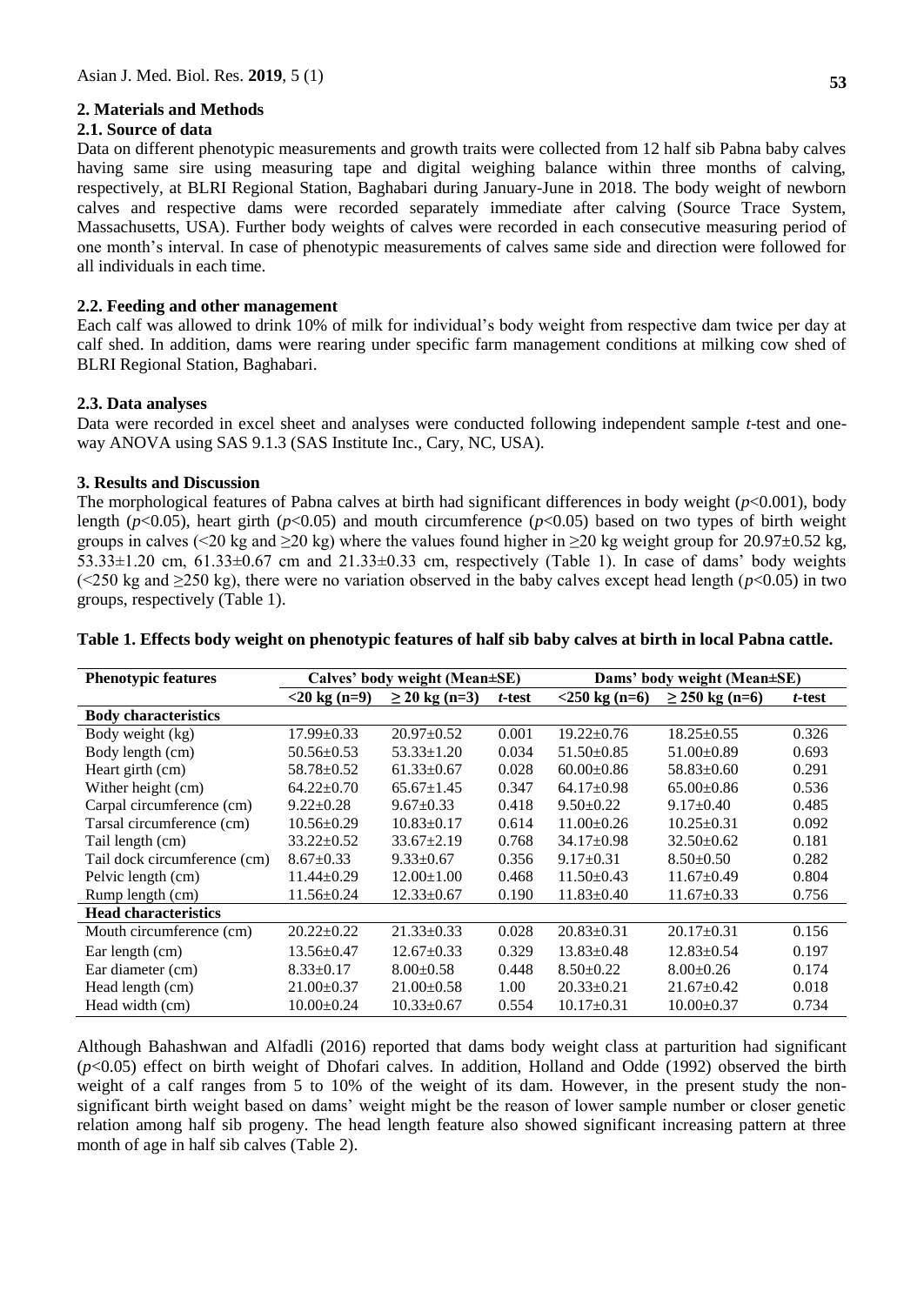| <b>Phenotypic features</b>   | $<$ 250 kg body weight (n=3) |      | $\geq$ 250 kg body weight (n=5) |           | t-test |
|------------------------------|------------------------------|------|---------------------------------|-----------|--------|
|                              | <b>Mean</b>                  | SЕ   | <b>Mean</b>                     | <b>SE</b> |        |
| <b>Body characteristics</b>  |                              |      |                                 |           |        |
| Body weight (kg)             | 56.54                        | 0.46 | 54.09                           | 1.71      | 0.328  |
| Body length (cm)             | 70.67                        | 1.76 | 74.90                           | 1.21      | 0.860  |
| Heart girth (cm)             | 84.67                        | 1.48 | 85.50                           | 1.52      | 0.729  |
| Wither height (cm)           | 78.33                        | 1.20 | 79.20                           | 0.70      | 0.524  |
| Carpal circumference (cm)    | 10.67                        | 0.17 | 10.80                           | 0.12      | 0.537  |
| Tarsal circumference (cm)    | 11.83                        | 0.33 | 11.90                           | 0.10      | 0.818  |
| Tail length (cm)             | 43.83                        | 0.73 | 44.90                           | 0.33      | 0.173  |
| Tail dock circumference (cm) | 12.50                        | 0.29 | 12.50                           | 0.32      | 1.00   |
| Pelvic length (cm)           | 19.83                        | 0.93 | 20.40                           | 0.40      | 0.535  |
| Rump length (cm)             | 23.50                        | 0.87 | 24.80                           | 0.62      | 0.260  |
| <b>Head characteristics</b>  |                              |      |                                 |           |        |
| Mouth circumference (cm)     | 23.50                        | 0.50 | 24.20                           | 0.34      | 0.274  |
| Ear length (cm)              | 18.00                        | 0.58 | 19.50                           | 0.50      | 0.106  |
| Ear diameter (cm)            | 10.67                        | 0.17 | 10.60                           | 0.24      | 0.855  |
| Head length (cm)             | 26.00                        | 0.00 | 27.20                           | 0.12      | 0.000  |
| Head width (cm)              | 12.67                        | 0.88 | 12.70                           | 0.25      | 0.965  |

**Table 2. Phenotypic features of half sib baby calves at three months based on dams' body weight in local Pabna cattle.**

These data are indicating few phenotypic characters which could be considered as effective differentiating features of calves during selection. In addition, these data suggested that higher body weight of dam might not responsible of changing overall phenotype of calves. The body weight of local Pabna calves at birth, first, second and third months were found as  $18.73 \pm 0.47$ ,  $31.11 \pm 0.66$ ,  $43.45 \pm 1.12$  and  $53.67 \pm 1.47$  kg, respectively (Table 3).

| <b>Body weight</b> |    | <b>Minimum</b> | <b>Maximum</b> | <b>Mean</b> | SЕ   |
|--------------------|----|----------------|----------------|-------------|------|
| At birth           |    | 16.60          | 22.00          | 18.73       | 0.47 |
| First month        | 10 | 27.55          | 34.65          | 31.11       | 0.66 |
| Second month       |    | 37.90          | 48.45          | 43.09       | 1.12 |
| Third month        |    | 46.66          | 57.41          | 53.67       | 1.47 |

According to Hossen *et al.* (2012) birth weight of calves is regarded as one of the most important indicators for improving future performance. The mean birth weight of Pabna calves in the study was higher than the findings of Udo *et al.* (1990) and Hoque *et al.* (1999), who reported the weight 15.60 kg and 17.92 kg, respectively for the same genotype which might be the consequent of selective breeding the foundation herd. Our results on calves' birth weight also agreed with the findings of Bhuiyan *et al.* (2007). There were no variations (*p*>0.05) observed in the growth rates of those measuring periods in baby calves for average daily gain (Figure 1 and 2). These data showed that half sib calves originated from the same sire had similar growth rate in the early stage.



**Figure 1. Variation of growth traits at early stage in local Pabna calves.**